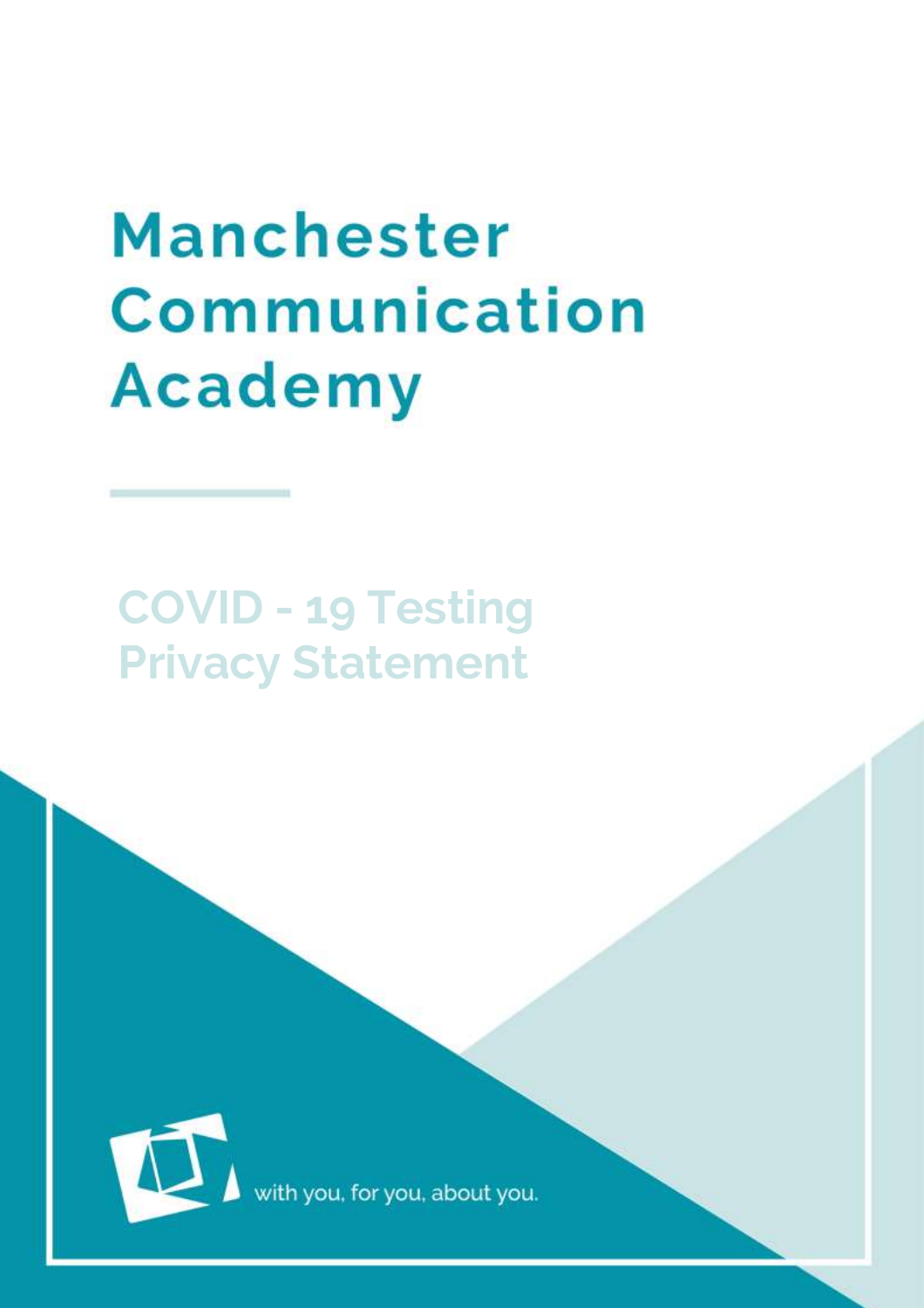| This document has been approved for operation within |                                         |
|------------------------------------------------------|-----------------------------------------|
| Date of last review                                  | New Policy                              |
| Date of next review                                  |                                         |
| <b>Review Period</b>                                 |                                         |
| Date of Trustee Approval                             | 13 January 2021                         |
| <b>Status</b>                                        | Approved                                |
| Person Responsible for Policy                        |                                         |
| Owner                                                | <b>Manchester Communication Academy</b> |
| <b>Signature of Approval</b>                         |                                         |

THIS STATEMENT SHOULD BE READ IN CONJUNCTION WITH THE PRIVACY NOTICE DISPLAYED ON THE SCHOOL WEBSITE.

#### **Ownership of the Personal Data**

In order to complete, the Covid-19 testing processes at Manchester Communication Academy it is necessary to process the personal data of staff and students who take part, including the need to share personal data where there is a legal obligation.

Greater Manchester Academies Trust is the Data Controller for the data required for processing the tests and undertaking any actions which are needed by the school to ensure we meet our public health and safeguarding legal obligations under Section 175 of the Education Act 2002

#### **Basis for collecting the Personal Data**

In addition to our general obligations regarding the safeguarding and welfare of students, personal data relating to tests for students is collected in accordance with the GDPR under the following articles:

- Necessary to perform a task carried out in the public interest or in the exercise of official authority (GDPR Article 6, 1e)
- Necessary for reasons of public interest in the area of public health (GDPR Article 9,  $2i)$
- Processing is necessary for reasons of public interest in the area of public health, such as protecting against serious cross border threats to health. (DPA 2018, Schedule 1, Part 1(3))

Personal Data relating to staff is processed under the legitimate interest of the data controller to ensure we can minimise the spread of COVID in a timely manner and enable us to continue to deliver education services safely and securely.

If you decline a test, we record your decision under the legitimate interest of the school in order to have a record of your decision and to reduce unnecessary contact with you regarding testing.

The processing of special category personal data is processed under the provisions Section 9.2(i) of GDPR, where it is in the public interest on Public Health Grounds. This data is processed under the obligations set out in Public Health legislation (Regulations 3(1) and (4) of the Health Service (Control of Patient Information) Regulations 2002 (COPI))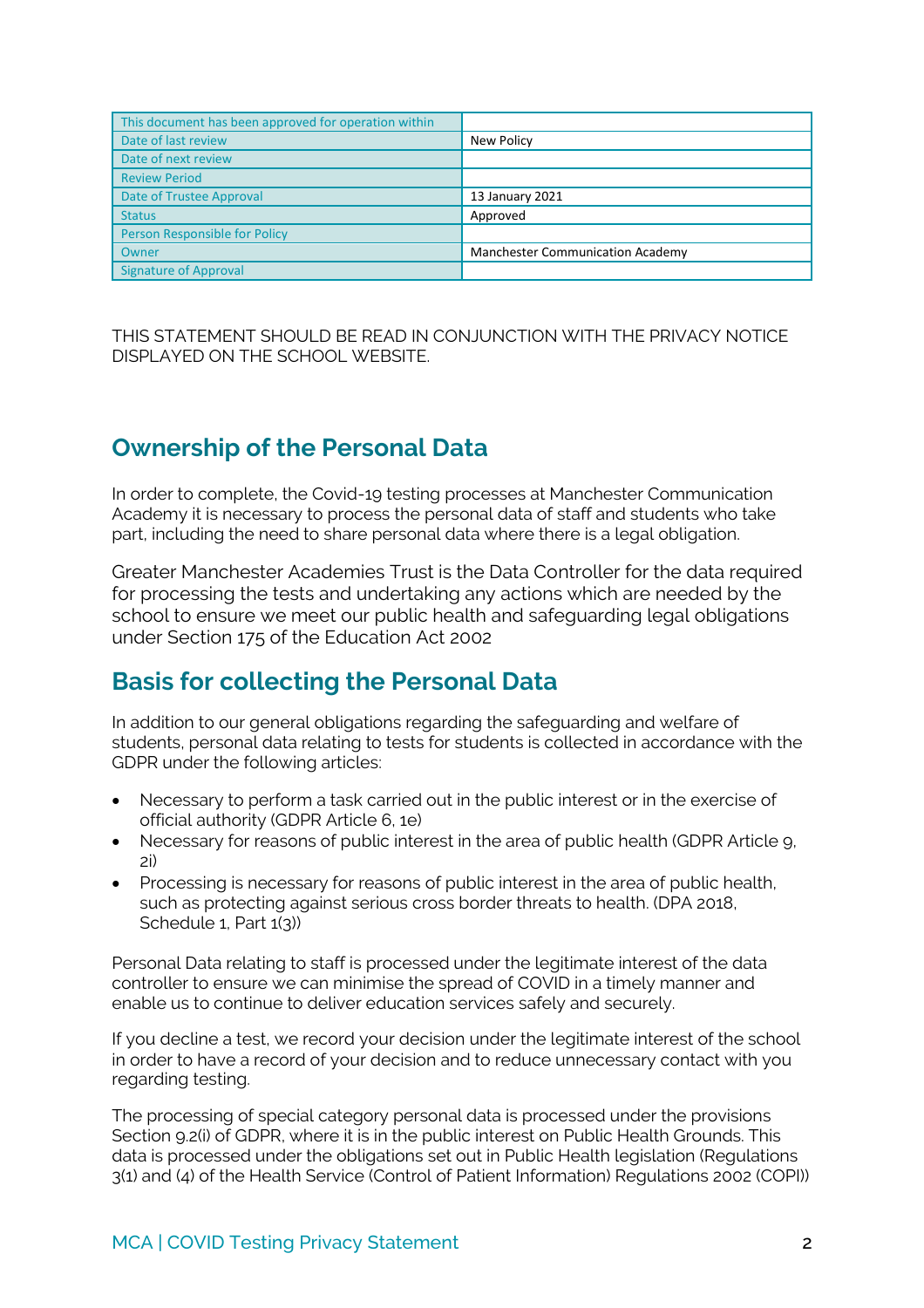which allows the sharing of data for COVID related purposes and where it is carried out by [a health care professional OR someone who owes an equivalent duty of confidentiality to that data].

Data Controllership is then passed to the Department for Health and Social Care (DHSC) for all data that we transfer about you and your test results to them. For more information about what they do with your data please read the [Test and Trace Privacy](https://www.gov.uk/government/publications/nhs-covid-19-app-privacy-information/nhs-test-and-trace-app-early-adopter-trial-august-2020-privacy-notice)  [Notice.](https://www.gov.uk/government/publications/nhs-covid-19-app-privacy-information/nhs-test-and-trace-app-early-adopter-trial-august-2020-privacy-notice) 

Manchester Community Academy remains the Data Controller for the data we retain about you.

#### **Personal Data involved in the process**

We use the following information to help us manage and process the tests:

- Name
- Date of birth (and year group)
- **•** Gender
- Ethnicity
- Home postcode
- Email address
- Mobile number
- Unique barcode assigned to each individual test and which will become the primary reference number for the tests
- Test result
- Parent/guardians/carers contact details (if required)

We will only use information that is collected directly from you specifically for the purpose of the tests, even if you have previously provided us with this information.

#### **How we store your personal information**

The information will only be stored securely on local spreadsheets in school/college whilst it is needed. It will also be entered directly onto DHSC digital services for the NHS Test and Trace purposes. Schools will not have access to the information on the digital service once it has been entered.

#### **Processing of personal data relating to positive test results**

Staff, students or parents/carers (depending on contact details provided) will be informed of the result by the school/college/academy and will be advised how to book a confirmatory test.

We will use this information to enact our own COVID isolation processes without telling anyone who it is that has received the positive test.

The information will be transferred to DHSC, who will share this with the NHS, GPs. PHE and the Local Government will use this information for wider test and trace activities as well as statistical and research purposes.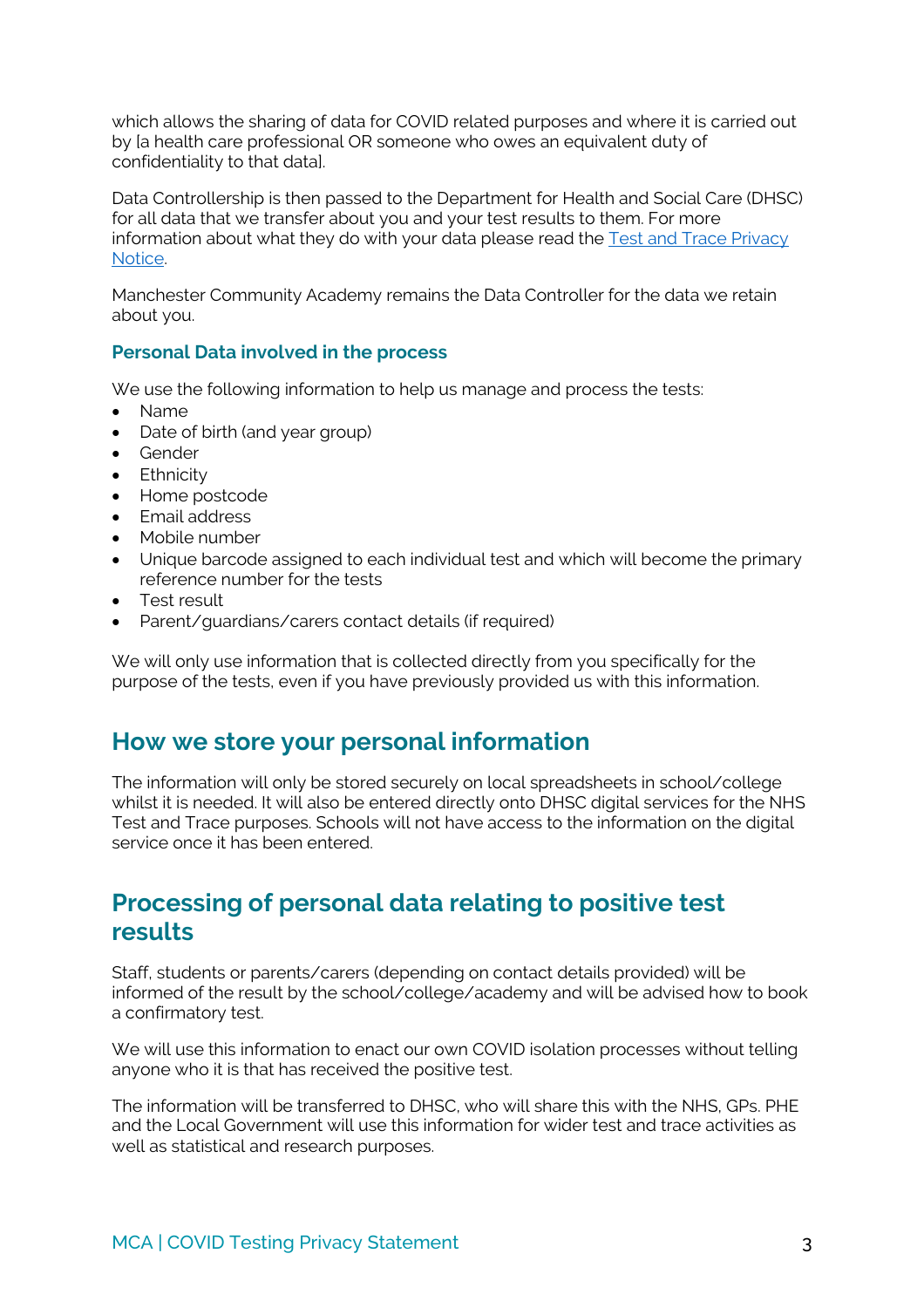This information is processed and shared under obligations set out in Public Health legislation under Regulations 3(1) and (4) of the Health Service (Control of Patient Information) Regulations 2002 (COPI) which allows the sharing of data for COVID related purposes.

This information will be kept by the school/college for up to 14 days and by the NHS for 8 years.

#### **Processing of personal data relating to negative test results**

We will record a negative result and the information will be transferred to DHSC, NHS, PHE and Local Government who will use the information for statistical and research purposes.

This information is processed and shared under obligations set out in Public Health legislation under Regulations 3(1) and (4) of the Health Service (Control of Patient Information) Regulations 2002 (COPI) which allows the sharing of data for COVID related purposes.

This information will be kept by the school/college for up to 14 days and by the NHS for 8 years.

#### **Processing of personal data relating to declining a test**

We will record that you have declined to participate in a test and this information will not be shared with anyone.

#### **Data Sharing Partners**

The personal data associated with test results will be shared with

- DHSC, NHS, PHE to ensure that they can undertake the necessary Test and Trace activities and to conduct research and compile statistic about Coronavirus.
- Your GP to maintain your medical records and to offer support and guidance as necessary
- Local Government to undertake local public health duties and to record and analyse local spreads.

## **Your Rights**

Under data protection law, you have rights including:

- **Your right of access** You have the right to ask us for copies of your personal information.
- **Your right to rectification** You have the right to ask us to rectify personal information you think is inaccurate. You also have the right to ask us to complete information you think is incomplete.
- **Your right to erasure** You have the right to ask us to erase your personal information in certain circumstances.